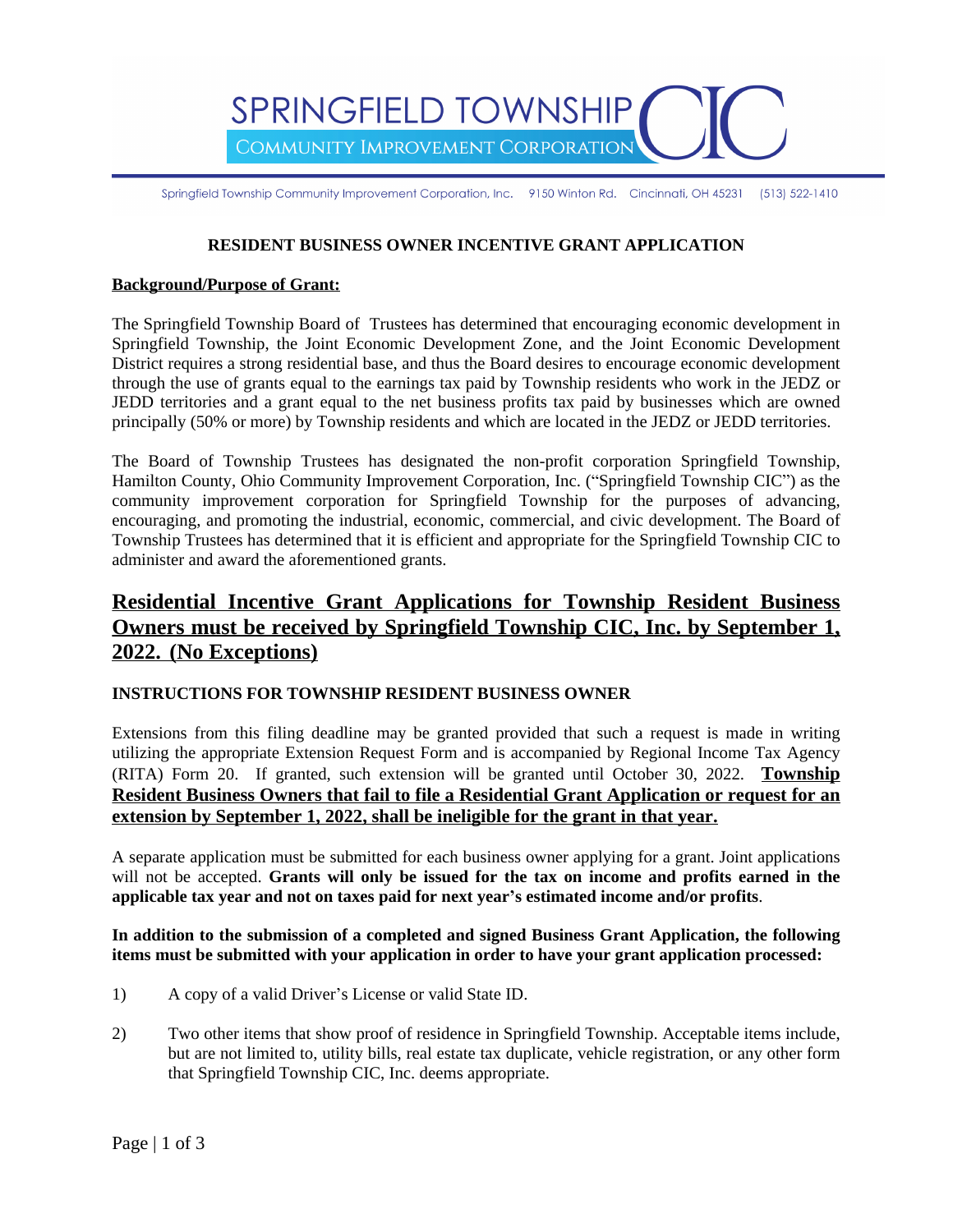- 3) Copies of the Township Resident Business Owner's Internal Revenue Service (IRS) Return, as applicable (IRS Forms 1120,1120s 1065, Schedule K-1 and Page 1 of Form 1040 and Schedule C) and Regional Income Tax Agency (RITA) Return (Form 27) clearly showing that the Township Resident Business Owner owns the Business principally (50% or more) and the amount of net business profits tax paid by businesses located in the JEDZ or JEDD territories.
- 4) Proof of payment to the agency (RITA) collecting the tax. Acceptable proof of payment may include a copy of the front and back of a cashed check or paid receipt issued by the agency (RITA) collecting the tax.
- 5) Taxpayer Social Security Number and/or Tax ID Number.

## **THE GRANT FROM SPRINGFIELD TOWNSHIP CIC, INC. IS NOT A TAX REFUND**.

Pursuant to the requirements of the Internal Revenue Service (IRS), grant recipients will receive an IRS form 1099 from Springfield Township CIC, Inc.

Springfield Township CIC, Inc. will not provide any legal or tax advice. It is your responsibility to contact a tax professional if you have any questions or concerns regarding any additional tax implications as a result of the grant.

Any information provided including, but not limited to, wages, taxes paid or grant amounts may be subject to Ohio's public records laws including Ohio Revised Code Section 149.43 and 1724.11.

The falsification or submission of false documents or providing knowingly false information on this application will be prosecuted to the fullest extent of the law.

### **Please complete the following:**

| Name:    |                   |  |
|----------|-------------------|--|
| Address: | City, State, Zip: |  |
| Phone:   | <b>Email:</b>     |  |

### **Please answer the following questions:**

| Number of years residing in Springfield Township                                                                                                 |  |
|--------------------------------------------------------------------------------------------------------------------------------------------------|--|
| Did you reside in Springfield Township for the entire year?                                                                                      |  |
| If no, how many months of the past year did you reside at this address in Springfield Township?-                                                 |  |
| Name the Company which is Principally Owned (50% or more) by you                                                                                 |  |
| Address <u>and the second contract of the second contract of the second contract of the second contract of the second</u><br><b>Phone Number</b> |  |
| How long have you Principally Owned this Company_________________________________                                                                |  |
|                                                                                                                                                  |  |
| Amount of Personal Income Tax You Paid to the JEDZ/JEDD                                                                                          |  |
| Amount of Net Business Profits Tax Paid to the JEDZ/JEDD                                                                                         |  |
| Amount of Residential Incentive Grant You Are Requesting                                                                                         |  |

### **Applicants Acknowledgment of Instructions and Requirements**

I understand and agree that the Springfield Township CIC, Inc. may use a variety of methods to determine proof of residency and business ownership. I understand that this may include accessing information held in restricted databases maintained by Lexis Nexis or other data clearing houses and I consent to such access.